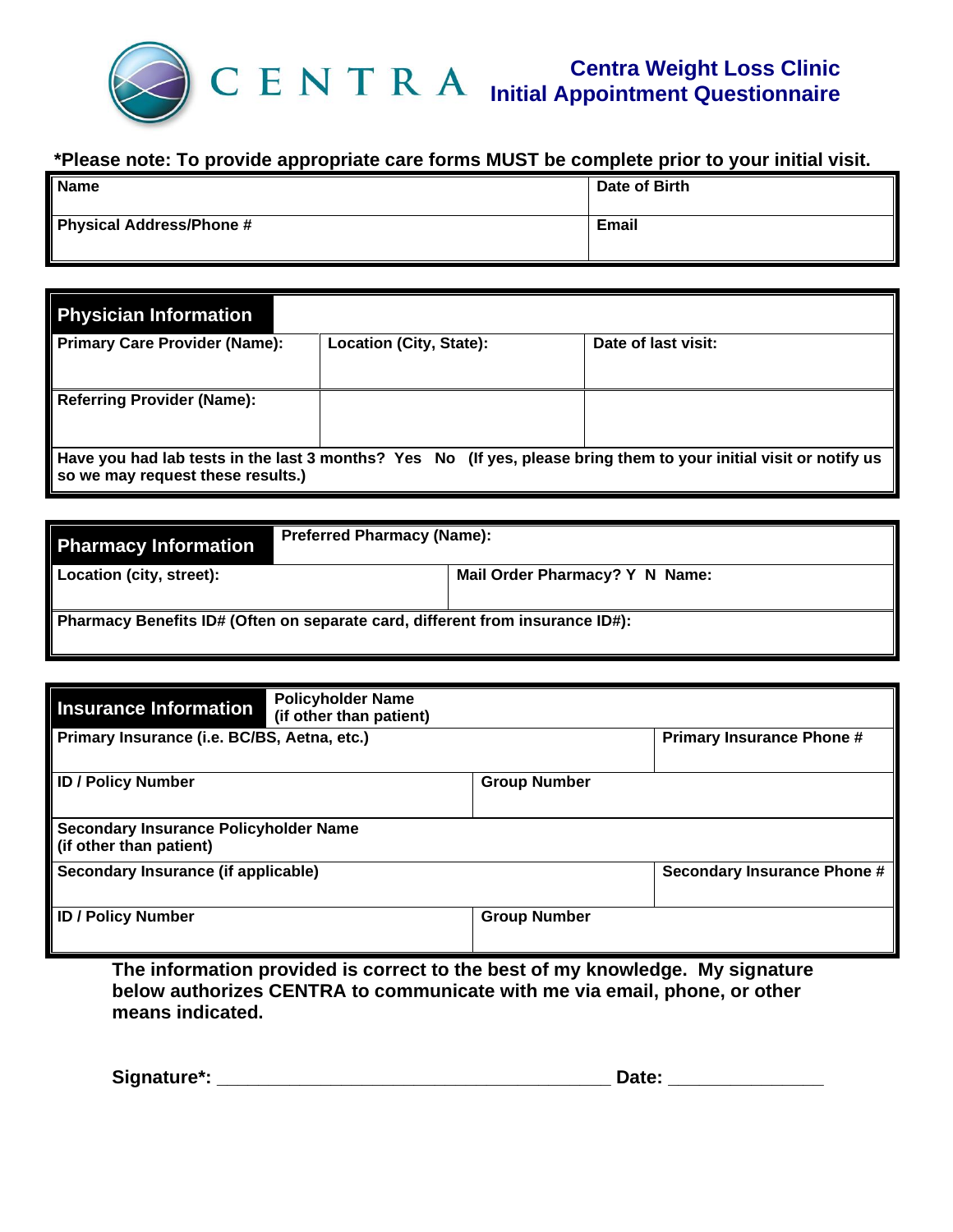

| <b>Personal (YOUR) Medical History</b><br>(check all that apply) |           |                              |                                     |            |
|------------------------------------------------------------------|-----------|------------------------------|-------------------------------------|------------|
| <b>CONDITION</b>                                                 | $\sqrt{}$ | <b>Comments</b>              | <b>CONDITION</b>                    | $\sqrt{ }$ |
| Asthma                                                           |           |                              | <b>Hypertension (high blood</b>     |            |
| <b>Cancer</b>                                                    |           |                              | <b>Hypothyroidism (low thyroid)</b> |            |
| <b>Thyroid</b>                                                   |           |                              | <b>Infertility</b>                  |            |
| Liver                                                            |           |                              | <b>Irregular heartbeat</b>          |            |
| Other - Specify:                                                 |           |                              | <b>Irregular Menstrual Cycle</b>    |            |
| <b>COPD/Emphysema</b>                                            |           |                              | <b>Kidney Disease</b>               |            |
| <b>Heart Attack, Angina</b>                                      |           | □ Age at first symptoms      | Liver Disease (fatty liver,         |            |
| <b>Congestive Heart Failure (CHF)</b>                            |           | <b>D</b> Using CPAP or BiPAP | <b>Obstructive Sleep Apnea</b>      |            |
| <b>Depression</b>                                                |           |                              | <b>Pancreatitis</b>                 |            |
| Diabetes Mellitus (type 1 or 2)                                  |           | $\Box$ On Insulin            | <b>PCOS (Polycystic Ovaries)</b>    |            |
| <b>Food Allergies</b>                                            |           |                              | <b>Pregnant/Breastfeeding</b>       |            |
| <b>GERD</b> (acid reflux)                                        |           |                              | <b>Seizure Disorder</b>             |            |
| <b>Glaucoma</b>                                                  |           |                              | <b>Stroke</b>                       |            |
| Hyperlipidemia (high cholesterol)                                |           |                              | <b>Suicidality (current)</b>        |            |
|                                                                  |           |                              |                                     |            |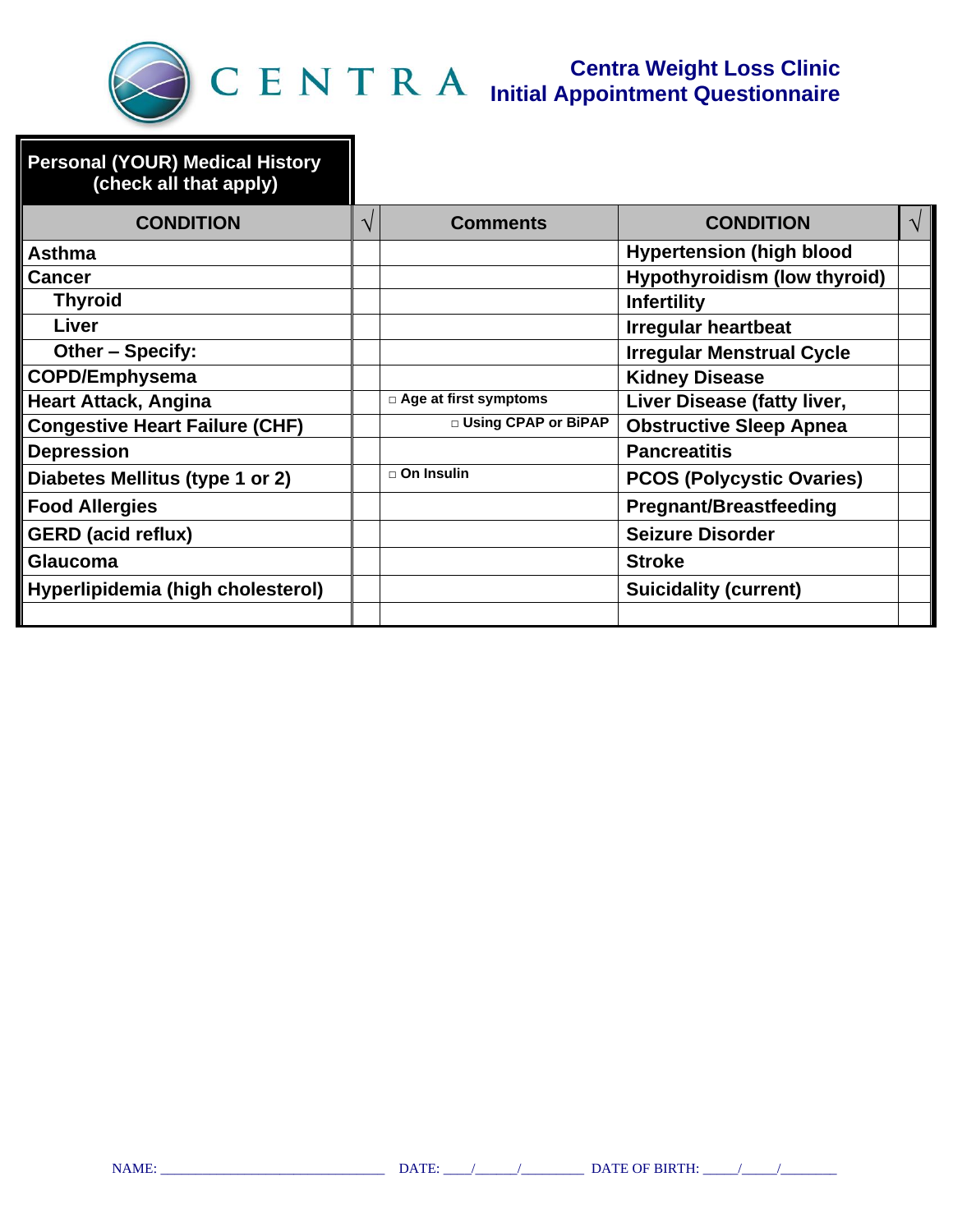

| You may not be familiar with some terms but mark all that apply. Add anything not<br><b>Surgical History</b><br>listed. |                                                                   |             |  |  |  |
|-------------------------------------------------------------------------------------------------------------------------|-------------------------------------------------------------------|-------------|--|--|--|
| <b>SURGERY TYPE</b>                                                                                                     | <b>APPROACH</b>                                                   | <b>YEAR</b> |  |  |  |
| $\Box$ Appendix (appendectomy)                                                                                          | $\Box$ Laparoscopic<br>□ Open<br>$\Box$ I don't know              |             |  |  |  |
| □Gallbladder (cholecystectomy)                                                                                          | $\Box$ Laparoscopic<br>□ Open<br>□ I don't know                   |             |  |  |  |
| $\Box$ Hysterectomy                                                                                                     | □ I don't know<br>$\Box$ Laparoscopic<br>□ Open<br>$\Box$ Vaginal |             |  |  |  |
| □Previous bariatric surgery<br>List type:                                                                               | $\Box$ Laparoscopic<br>□ Open                                     | Hospital:   |  |  |  |
| $\Box$ Other<br>List type:                                                                                              |                                                                   |             |  |  |  |
| $\Box$ Other<br>List type:                                                                                              |                                                                   |             |  |  |  |

| <b>Preventive Care</b> | Date last done | <b>Result</b> |
|------------------------|----------------|---------------|
| <b>Colonoscopy</b>     |                |               |

| <b>Family Medical History</b>                  | □ Check here if adopted/unknown |               |               |             |                 |
|------------------------------------------------|---------------------------------|---------------|---------------|-------------|-----------------|
| <b>CONDITION</b>                               | <b>Mother</b>                   | Father        | Sibling(s)    | Grandparent | <b>Comments</b> |
| <b>Cancer</b>                                  | $\mathcal{N}$                   | $\mathcal{N}$ | $\mathcal{N}$ | $\sqrt{ }$  |                 |
| Colon                                          |                                 |               |               |             |                 |
| <b>Breast</b>                                  |                                 |               |               |             |                 |
| <b>Thyroid</b>                                 |                                 |               |               |             |                 |
| Other - Specify:                               |                                 |               |               |             |                 |
| <b>Coronary Disease (Heart Attack, Angina)</b> |                                 |               |               |             | Age at onset:   |
| <b>Congestive Heart Failure (CHF)</b>          |                                 |               |               |             |                 |
| <b>Depression</b>                              |                                 |               |               |             |                 |
| Diabetes Mellitus (type 1 or 2)                |                                 |               |               |             |                 |
| <b>Liver Disease</b>                           |                                 |               |               |             |                 |
| <b>Overweight/Obesity</b>                      |                                 |               |               |             |                 |
| <b>Stroke</b>                                  |                                 |               |               |             |                 |

NAME: \_\_\_\_\_\_\_\_\_\_\_\_\_\_\_\_\_\_\_\_\_\_\_\_\_\_\_\_\_\_\_\_ DATE: \_\_\_\_/\_\_\_\_\_\_/\_\_\_\_\_\_\_\_\_ DATE OF BIRTH: \_\_\_\_\_/\_\_\_\_\_/\_\_\_\_\_\_\_\_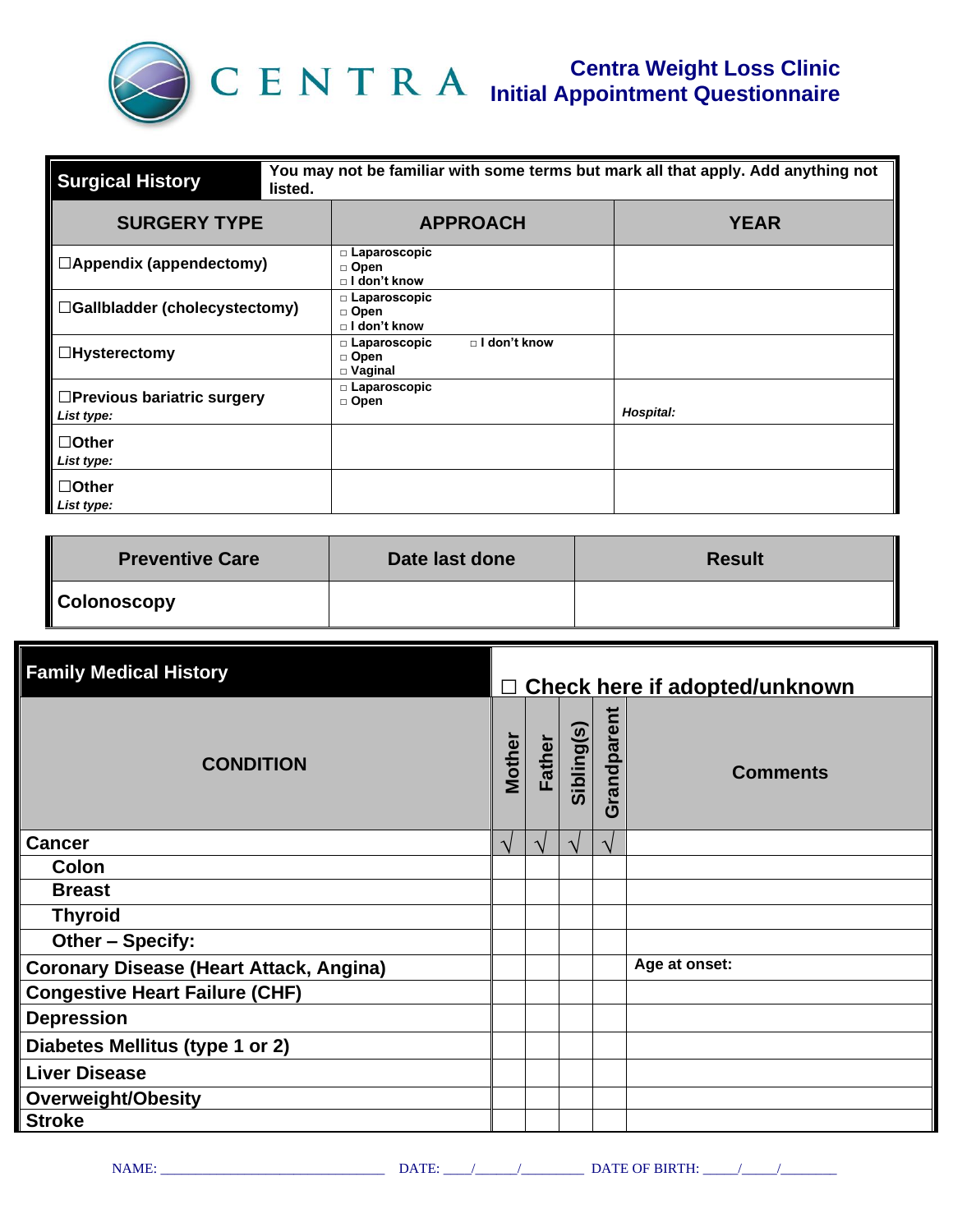

║

**Mammogram (females only)**

| <b>Medications</b>                | List all current medications or attach up-to-date and current list (attached list<br>if necessary). *Please include ALL OTC supplements! (attach list if needed) |                    |                |  |  |
|-----------------------------------|------------------------------------------------------------------------------------------------------------------------------------------------------------------|--------------------|----------------|--|--|
| <b>MEDICATION</b>                 | <b>DOSE</b>                                                                                                                                                      | <b>SCHEDULE</b>    | <b>PURPOSE</b> |  |  |
| <b>Example only:</b><br>Metformín | 500mg                                                                                                                                                            | 1 pill twice a day | díabetes       |  |  |
|                                   |                                                                                                                                                                  |                    |                |  |  |
|                                   |                                                                                                                                                                  |                    |                |  |  |
|                                   |                                                                                                                                                                  |                    |                |  |  |
|                                   |                                                                                                                                                                  |                    |                |  |  |
|                                   |                                                                                                                                                                  |                    |                |  |  |
|                                   |                                                                                                                                                                  |                    |                |  |  |

| <b>Allergies</b>                                                                                  |                                  | List all medication/food allergies or indicate: $\Box$ I have no known allergies.                                                                    |                                                                                                                                                                     |  |  |  |
|---------------------------------------------------------------------------------------------------|----------------------------------|------------------------------------------------------------------------------------------------------------------------------------------------------|---------------------------------------------------------------------------------------------------------------------------------------------------------------------|--|--|--|
| <b>MEDICATION/TYPE OF REACTION</b>                                                                |                                  |                                                                                                                                                      | <b>MEDICATION/TYPE OF REACTION</b>                                                                                                                                  |  |  |  |
|                                                                                                   |                                  |                                                                                                                                                      |                                                                                                                                                                     |  |  |  |
|                                                                                                   |                                  |                                                                                                                                                      |                                                                                                                                                                     |  |  |  |
| <b>Social History</b>                                                                             |                                  | Please answer ALL questions to the best of your knowledge.                                                                                           |                                                                                                                                                                     |  |  |  |
| <b>TOBACCO USE</b>                                                                                | Do you smoke?<br><b>YES - NO</b> |                                                                                                                                                      | <b>Willing to quit?</b><br>Did you ever used to smoke?<br>Packs/day: _____<br><b>Years:</b> The Manuscripture<br><b>YES - NO</b><br>YES - NO I quit in $_{\_}$ (yr) |  |  |  |
| <b>ALCOHOL USE</b>                                                                                | Do you drink?<br><b>YES - NO</b> |                                                                                                                                                      | drinks per week of (circle) beer / wine / liquor                                                                                                                    |  |  |  |
| <b>SUBSTANCE USE</b>                                                                              |                                  | Do you or have you use(d) any illicit drugs: YES – NO If Yes, which ones:<br>□ Marijuana □ Ecstasy □ Heroin □ Meth(amphetamines) □ Cocaine □ Other:_ |                                                                                                                                                                     |  |  |  |
| <b>Review of Body Systems</b><br>Mark all symptoms that you are ** CUITENtly** experiencing $NOW$ |                                  |                                                                                                                                                      |                                                                                                                                                                     |  |  |  |

NAME: \_\_\_\_\_\_\_\_\_\_\_\_\_\_\_\_\_\_\_\_\_\_\_\_\_\_\_\_\_\_\_\_ DATE: \_\_\_\_/\_\_\_\_\_\_/\_\_\_\_\_\_\_\_\_ DATE OF BIRTH: \_\_\_\_\_/\_\_\_\_\_/\_\_\_\_\_\_\_\_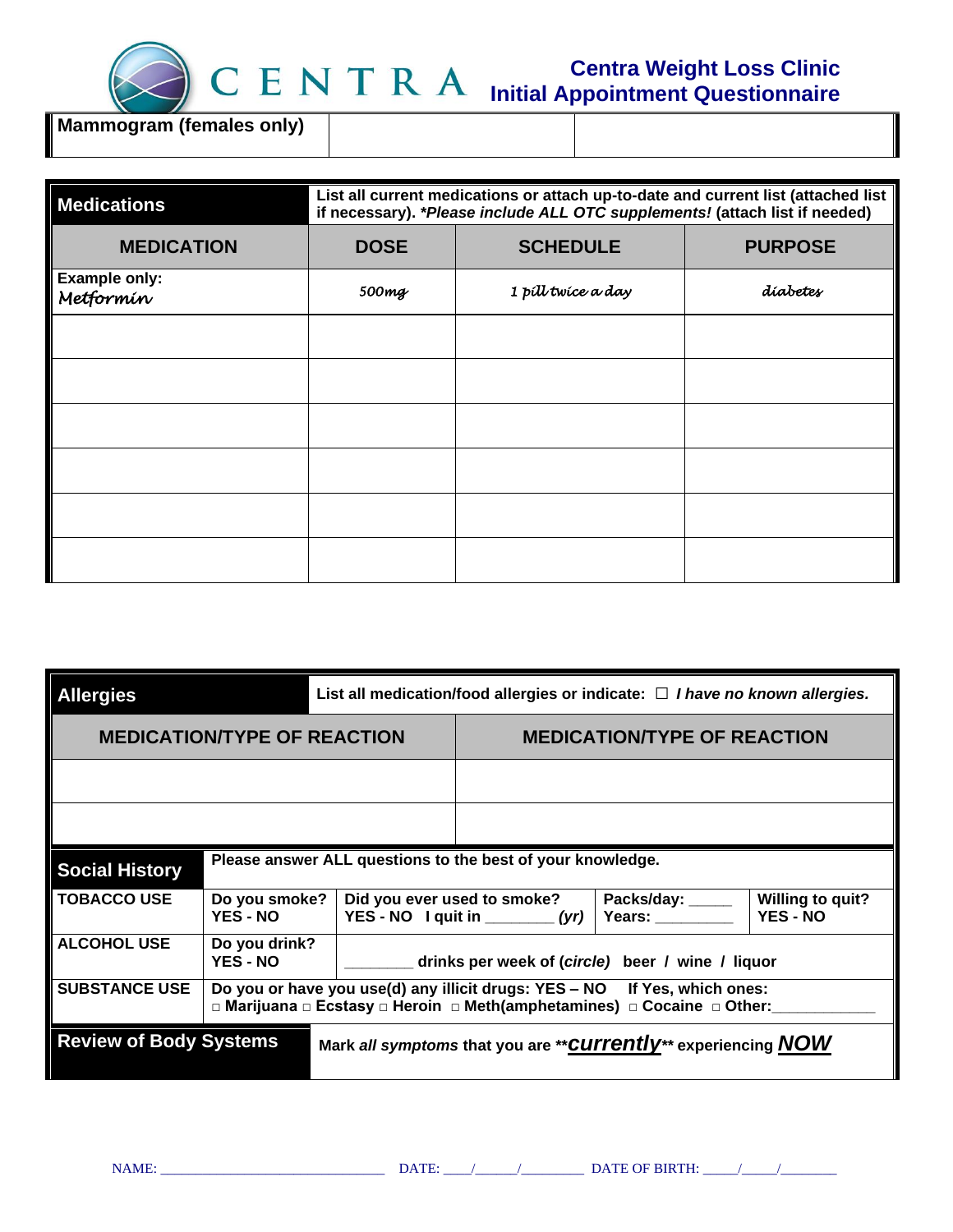

## **Centra Weight Loss Clinic Initial Appointment Questionnaire**

| <b>GENERAL</b>              | □ Fevers or chills<br>$\square$ Bingeing<br>$\square$ Purging<br><b>Loss of appetite</b><br>□Excessive sweating     | <b>URINARY</b>         | $\Box$ Pain with urination<br>□Kidney stones<br>□Trouble starting stream<br>□ Trouble stopping stream |
|-----------------------------|---------------------------------------------------------------------------------------------------------------------|------------------------|-------------------------------------------------------------------------------------------------------|
| <b>EYES</b>                 | <b>Burning</b><br>$\Box$ Irritation<br>□ Change in vision<br>$\Box$ Double vision                                   | <b>SKIN / BREAST</b>   | Dark, velvety patches<br>□NEW breast lump                                                             |
| <b>EARS / NOSE / THROAT</b> | □Nasal congestion<br>□Cough<br><b>⊓Nosebleeds</b>                                                                   | <b>HEMATOLOGIC</b>     | □Easy bruising<br>□Prolonged bleeding<br>□Swollen glands                                              |
| <b>RESPIRATORY</b>          | $\square$ Wheezing<br><b><u>nPneumonia</u></b><br>□Shortness of breath                                              | <b>MUSCULOSKELETAL</b> | <b>□Back Pain</b><br><b>□Joint Pain:</b><br>□Tendon nodules (esp. Achilles)<br>□Muscle aches          |
| <b>CARDIOVASCULAR</b>       | □ Chest pain<br>□ Chest pressure<br>□Palpitations / irregular<br>heartbeats                                         | <b>NEUROLOGICAL</b>    | $\neg$ Numbness<br>$\square$ Tingling<br><b>⊓Seizures</b><br>$\Box$ Headaches<br>$\square$ Dizziness  |
| <b>GASTROINTESTINAL</b>     | <b>⊓Nausea</b><br>□Vomiting<br>□ Constipation<br><b>⊓Acid reflux</b><br><b><u></u></b> ⊓Diarrhea<br>□Abdominal pain | <b>SLEEP</b>           | □Loud Snoring<br>□Daytime Fatique<br>$n$ Insomnia                                                     |

*The entire weight management history must be filled out, to the best of your knowledge. Do not write "All my life" or "Years" but be specific, as close as you can recall.*

| <b>Weight Management</b><br><b>History</b>    | <b>LENGTH OF TIME</b><br>(MONTHS) | <b>YEAR</b> | <b>WEIGHT LOST</b><br>(lbs) | <b>WEIGHT RE-GAINED</b><br>(lbs) |
|-----------------------------------------------|-----------------------------------|-------------|-----------------------------|----------------------------------|
| <b>Example:</b><br>Low calorie diet           | 10 months                         | 2002        | $30$ lbs.                   | $15$ lbs.                        |
| Low calorie diet                              |                                   |             |                             |                                  |
| Low fat diet                                  |                                   |             |                             |                                  |
| <b>Atkins diet</b>                            |                                   |             |                             |                                  |
| Optifast <sup>®</sup> / Medifast <sup>®</sup> |                                   |             |                             |                                  |
| <b>Phentermine</b>                            |                                   |             |                             |                                  |
| Other prescription meds<br>(Name:             |                                   |             |                             |                                  |

NAME: \_\_\_\_\_\_\_\_\_\_\_\_\_\_\_\_\_\_\_\_\_\_\_\_\_\_\_\_\_\_\_\_ DATE: \_\_\_\_/\_\_\_\_\_\_/\_\_\_\_\_\_\_\_\_ DATE OF BIRTH: \_\_\_\_\_/\_\_\_\_\_/\_\_\_\_\_\_\_\_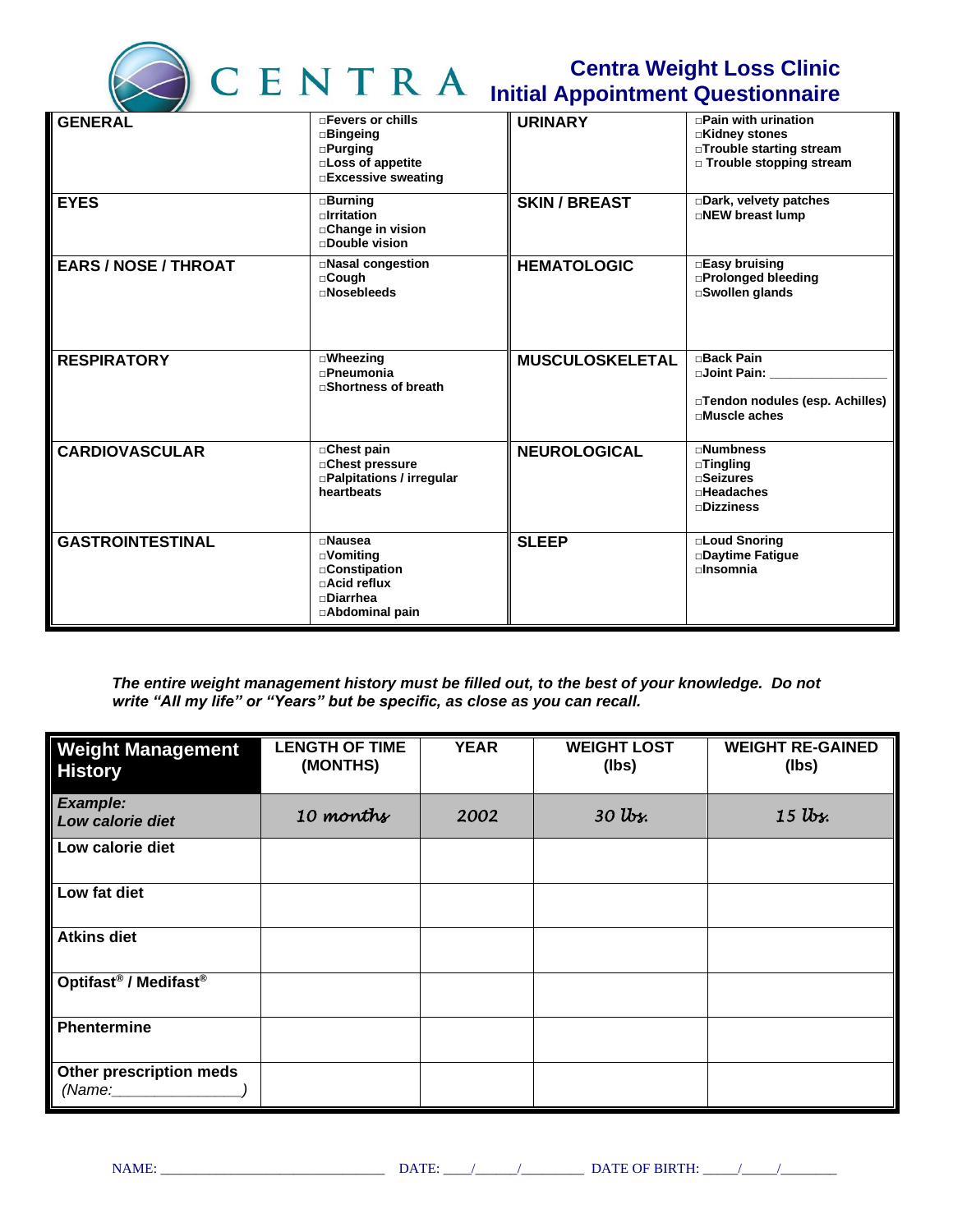

| Diet shots (B12, etc.)                       |  |  |
|----------------------------------------------|--|--|
| <b>Non-prescription diet pills</b><br>(Name: |  |  |
| <b>Doctor-supervised diet</b>                |  |  |
| <b>Registered Dietician (RD)</b>             |  |  |
| <b>Exercise program</b>                      |  |  |
| <b>Nutrisystem®</b>                          |  |  |
| $\overline{$ T.O.P.S. <sup>®</sup>           |  |  |
| Weight Watchers®                             |  |  |
| Jenny Craig <sup>®</sup>                     |  |  |
| <b>Ketogenic Diet:</b>                       |  |  |
| Other:                                       |  |  |

| 1. Highest weight (lbs)? Age?<br><b>Obesity History</b>                                                 | 2. Lowest adult weight? Age?                                      |  |  |  |
|---------------------------------------------------------------------------------------------------------|-------------------------------------------------------------------|--|--|--|
| 3. At what age did you FIRST consider yourself to<br>be overweight?                                     | 4. What do you think is the reason for your weight gain?          |  |  |  |
| 5. Family History of Overweight/Obesity? YES NO<br>If yes, who?                                         | 6. How does your weight currently limit you?                      |  |  |  |
| 7. What do you see as your 2 biggest barriers to losing weight?                                         |                                                                   |  |  |  |
| 8. What are at least 2 benefits of weight loss for you?                                                 |                                                                   |  |  |  |
| 9. Would you like to join our Facebook Support Group? No thanks/"Sign me up" Email: ____                |                                                                   |  |  |  |
| *Answer the next 2 questions on a scale of 1-10 (1 = none or least likely; 10 = Strong or most likely)* |                                                                   |  |  |  |
| 10. What is your current level of DESIRE to get to a<br>healthier weight?                               | 11. Where would you currently rate your LIKELIHOOD of<br>success? |  |  |  |

**Physical Activity 1. Do you have any limitations or injuries that make exercise difficult? Explain.**

**2. Do you engage in any regular exercise now? What kind? How much? If not, why?**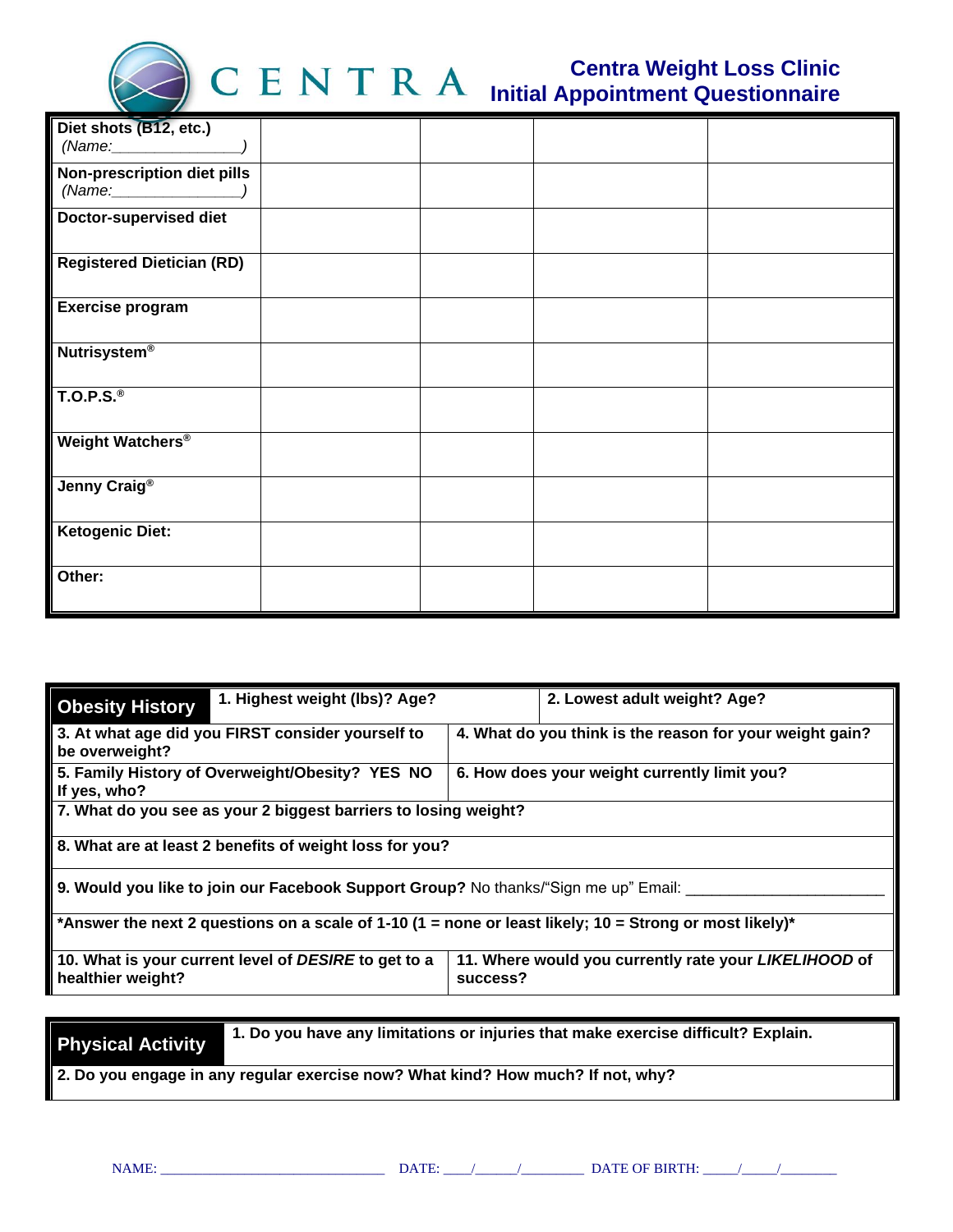

**3. Have you enjoyed exercise in the past? Why or why not?**

**4. Have you ever stuck to a consistent exercise plan in the past? Why or why not?**

**5. How would you rate your current energy level (1 = very low; 10 = very high)?** 

| <b>Sleep Assessment</b>                                             |                      |
|---------------------------------------------------------------------|----------------------|
| 1. Do you snore loudly?                                             | $\Box$ Yes $\Box$ No |
| 2. Do you often feel tired, fatigued, or sleepy during the daytime? | $\Box$ Yes $\Box$ No |
| 3. Has anyone observed you stop breathing during sleep?             | Yes □No              |
| 4. Do you have (or are you being treated for) high blood pressure?  | Yes ⊡No              |

**Upon completion, submit this information packet either** *in person* **or** *by mail* **to:**

**Centra Weight Loss Clinic (Administration) 125 Nationwide Drive Lynchburg, VA 24501**

**We want to safeguard your personal information as best we can. Please do not email or fax this packet. We will contact you after receiving your packet.**

**Clinic appointments will be held at:**

**Centra Weight Loss Clinic 125 Nationwide Drive Lynchburg, VA 24502**